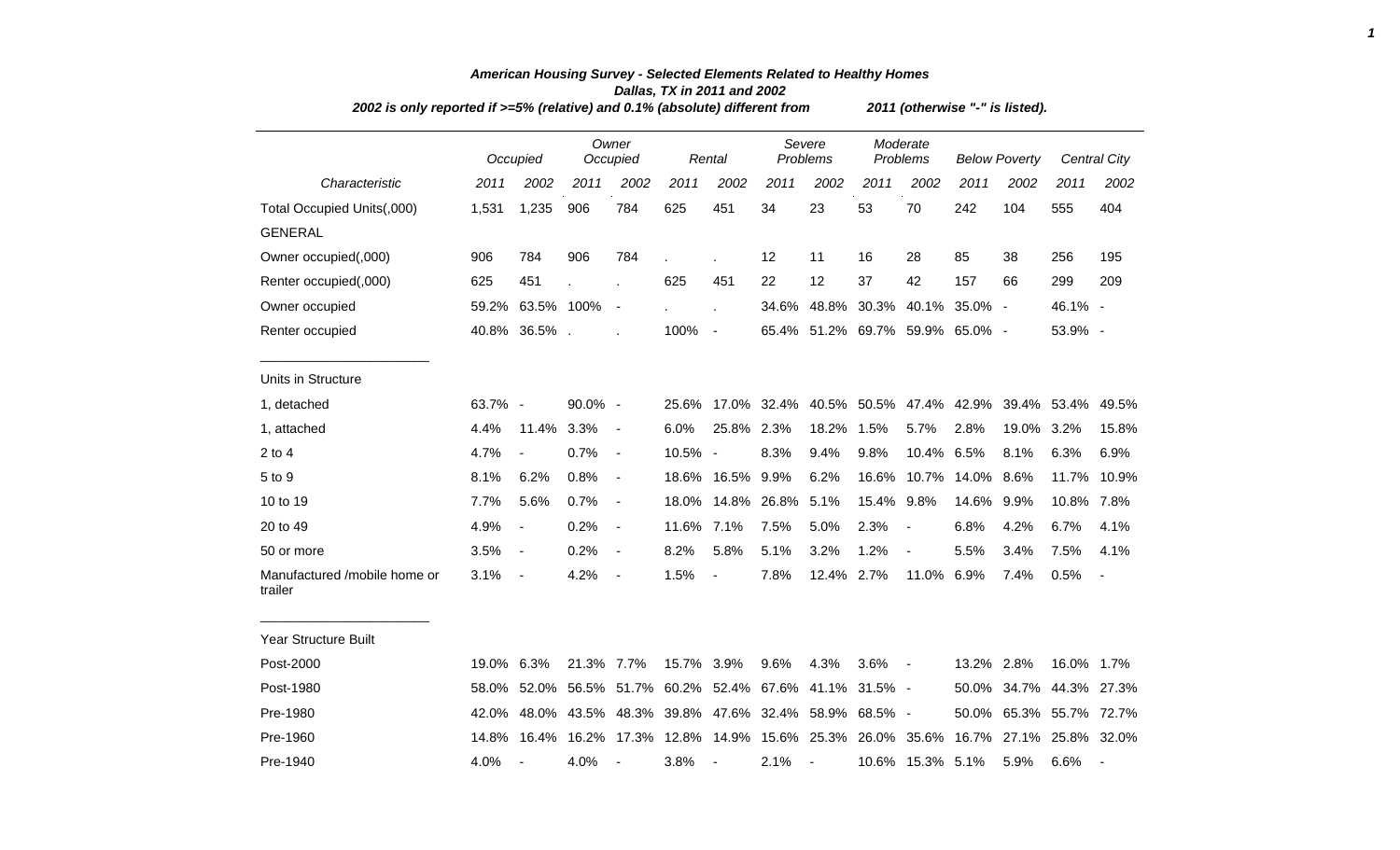|                                                              |             | Occupied                 | Owner<br>Occupied       |                          | Rental              |                          | Severe<br>Problems |            | Moderate<br>Problems |            | <b>Below Poverty</b>    |                          |         | Central City             |
|--------------------------------------------------------------|-------------|--------------------------|-------------------------|--------------------------|---------------------|--------------------------|--------------------|------------|----------------------|------------|-------------------------|--------------------------|---------|--------------------------|
| Characteristic                                               | 2011        | 2002                     | 2011                    | 2002                     | 2011                | 2002                     | 2011               | 2002       | 2011                 | 2002       | 2011                    | 2002                     | 2011    | 2002                     |
| Foundation (for 1-unit not<br>manufactured)                  |             |                          |                         |                          |                     |                          |                    |            |                      |            |                         |                          |         |                          |
| 1-Unit not manufactured(,000)                                | 1,043       | 929                      | 845                     | 735                      | 198                 | 194                      | 12                 | 14         | 27                   | 37         | 111                     | 61                       | 314     | 264                      |
| With a basement under all of<br>house                        | $< 0.1\%$ - |                          | $< 0.1\%$ -             |                          | 0.1%                | $\blacksquare$           | $< 0.1\%$ 2.0%     |            | $< 0.1\%$ -          |            | 0.2%                    | $\blacksquare$           | 0.1%    | $\blacksquare$           |
| With a basement under part of<br>house                       | <0.1% -     |                          | <0.1% -                 |                          | <0.1% -             |                          | $< 0.1\%$ -        |            | $< 0.1\%$ 1.1%       |            | $< 0.1\%$ -             |                          | 0.1%    | $\overline{\phantom{a}}$ |
| With a crawl space                                           |             |                          | 15.9% 17.7% 15.7% 17.8% |                          | $16.7\%$ -          |                          | 11.5%              | 21.6%      |                      |            | 37.6% 52.8% 23.0% 19.9% |                          | 31.4%   | 34.7%                    |
| On a concrete slab                                           | 80.5% -     |                          | 80.7% -                 |                          | 79.6% -             |                          | 80.0%              | 71.4%      | 53.0%                | 43.7%      | 72.4% -                 |                          | 63.0% - |                          |
| In some other way                                            | 3.6%        | $\overline{\phantom{a}}$ | 3.6%                    | $\overline{\phantom{a}}$ | 3.6%                | $\overline{\phantom{a}}$ | 8.4%               | 5.0%       | 9.4%                 | 2.5%       | 4.4%                    | $\overline{\phantom{a}}$ | 5.4%    | 4.2%                     |
| <b>EXTERIOR</b>                                              |             |                          |                         |                          |                     |                          |                    |            |                      |            |                         |                          |         |                          |
| <b>External Building Conditions (non</b><br>multiunit)       |             |                          |                         |                          |                     |                          |                    |            |                      |            |                         |                          |         |                          |
| Sagging roof                                                 | 2.7%        | $\overline{\phantom{a}}$ | 2.9%                    | $\overline{a}$           | 1.7%                | 5.0%                     | 30.1%              | 5.9%       | 13.5%                | 23.3% 7.9% |                         | 7.2%                     | 2.6%    | 5.5%                     |
| Missing roofing material                                     | 3.7%        | $\overline{\phantom{a}}$ | 4.0%                    | $\overline{a}$           | 2.7%                | 5.4%                     | 12.7%              |            | 19.4% 11.0%          | 18.7% 6.3% |                         | 9.4%                     | 2.0%    | 5.3%                     |
| Hole in roof                                                 | 1.7%        | $\blacksquare$           | 1.6%                    | $\blacksquare$           | 1.9%                | $\blacksquare$           | 31.5%              | 18.7%      | 4.6%                 | 14.0%      | 3.4%                    | 8.6%                     | 1.5%    | $\overline{a}$           |
| Missing bricks, siding, other<br>outside wall material       | 3.1%        | $\overline{\phantom{a}}$ | 3.1%                    | $\overline{\phantom{a}}$ | 3.4%                | 8.4%                     | 27.6%              | 25.6% 6.9% |                      | 27.2%      | 8.1%                    | 10.4%                    | 4.0%    | 6.3%                     |
| Sloping outside walls                                        | 2.8%        | $\overline{\phantom{a}}$ | 2.5%                    | $\overline{\phantom{a}}$ | 4.3%                | $\blacksquare$           | 22.5%              | 10.9%      | 12.4%                | 15.6%      | 7.6%                    | 5.0%                     | 3.6%    | $\blacksquare$           |
| Boarded up windows                                           | 1.3%        | $\overline{\phantom{a}}$ | 1.3%                    | $\overline{\phantom{a}}$ | 1.4%                | $\blacksquare$           | 4.8%               | 17.9%      | 5.6%                 | 4.6%       | 4.2%                    |                          | 1.6%    | $\overline{a}$           |
| Broken windows                                               | 5.9%        | 4.9%                     | 5.4%                    | 4.5%                     | 8.0%                | 6.6%                     | 11.4%              | 34.7%      | 19.2%                | 13.6%      | 11.9%                   | 10.9%                    | 7.8%    | 6.8%                     |
| Bars on windows                                              | 4.0%        | $\frac{1}{2}$            | 4.4%                    | $\overline{a}$           | 2.5%                | $\overline{a}$           | 9.0%               | 5.5%       | 4.9%                 | 7.9%       | 6.0%                    | 8.0%                     | 9.7%    | 11.8%                    |
| Foundation crumbling or has open 11.7% 5.9%<br>crack or hole |             |                          | 11.2%                   | 5.6%                     | 13.7% 7.3%          |                          | 34.4% 7.6%         |            | 23.4% -              |            | 15.1%                   | 10.8%                    | 8.6%    | 7.1%                     |
| None of the above                                            | 74.8% -     |                          | 75.7%                   |                          | 79.8% 70.8%         | $\overline{\phantom{a}}$ | 48.4%              | 51.2%      | 52.6%                | 44.0%      | 64.2%                   | $\overline{\phantom{a}}$ | 72.8%   | 68.4%                    |
| None of the above(excluding<br>bars)                         | 77.5% -     |                          |                         |                          | 78.7% 82.7% 72.7% - |                          | 52.4% -            |            | 53.4%                |            | 46.3% 68.8% -           |                          | 79.4%   | 75.1%                    |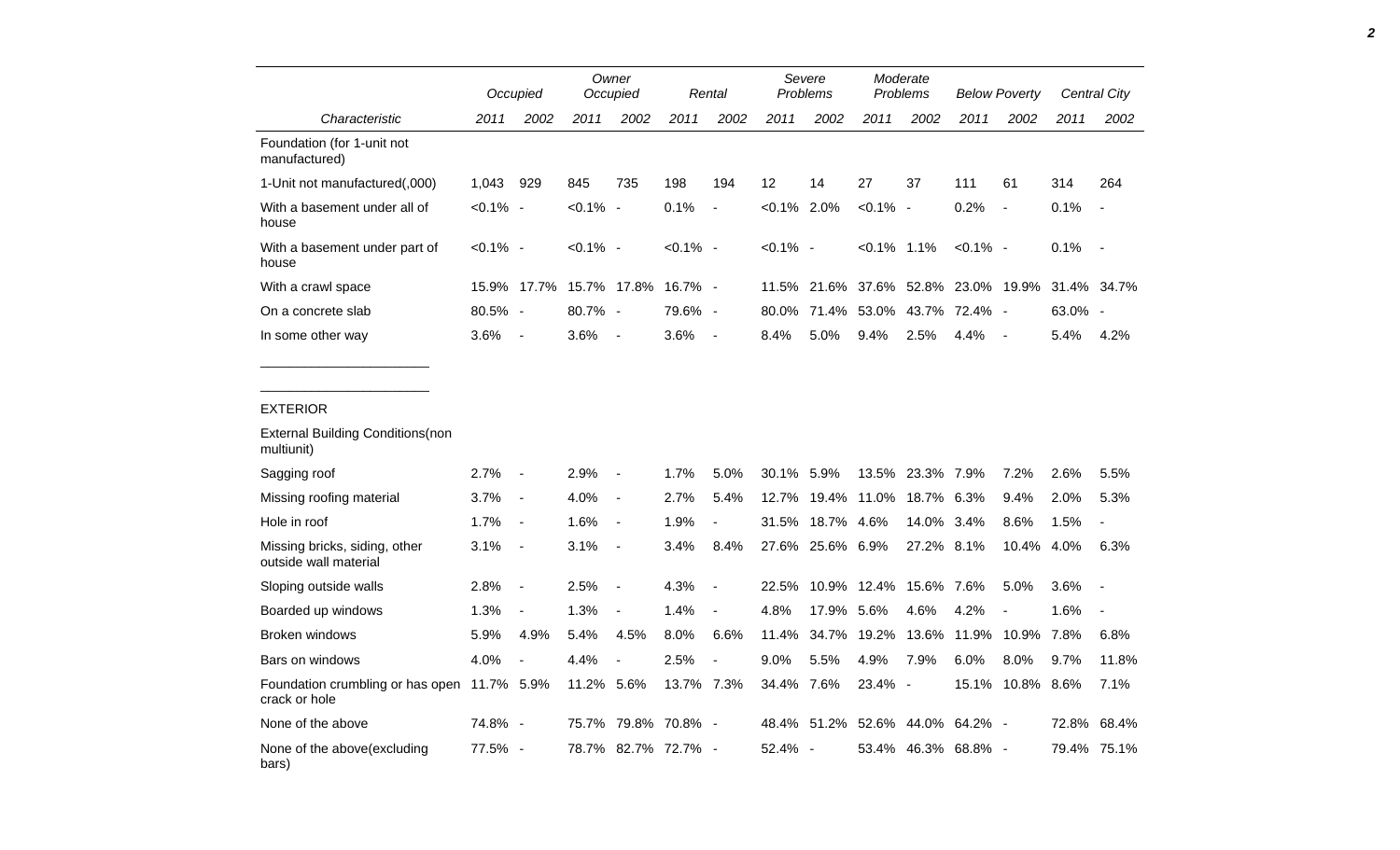|                                                                  |             | Occupied                 |             | Owner<br>Occupied        |             | Rental                   |             | Severe<br>Problems           |                        | Moderate<br>Problems |                                                | <b>Below Poverty</b> |             | Central City             |
|------------------------------------------------------------------|-------------|--------------------------|-------------|--------------------------|-------------|--------------------------|-------------|------------------------------|------------------------|----------------------|------------------------------------------------|----------------------|-------------|--------------------------|
| Characteristic                                                   | 2011        | 2002                     | 2011        | 2002                     | 2011        | 2002                     | 2011        | 2002                         | 2011                   | 2002                 | 2011                                           | 2002                 | 2011        | 2002                     |
| Water Leakage During Last 12<br>Months                           |             |                          |             |                          |             |                          |             |                              |                        |                      |                                                |                      |             |                          |
| With leakage from outside<br>structure                           | 9.6%        | 12.3%                    |             | 10.0% 12.6% 9.2%         |             |                          |             |                              |                        |                      | 11.9% 14.2% 23.9% 24.0% 36.4% 11.9% 15.9% 5.7% |                      |             | 11.5%                    |
| Roof                                                             | 6.3%        | 8.3%                     | 6.8%        | 9.0%                     | 5.5%        | 7.1%                     |             | 12.9% 18.3%                  |                        | 16.1% 29.4% 8.4%     |                                                | 11.9%                | 4.0%        | 7.9%                     |
| <b>Basement leak</b>                                             | $< 0.1\%$ - |                          | $< 0.1\%$ - |                          | $< 0.1\%$ - |                          | $< 0.1\%$ - |                              | $< 0.1\%$ 0.9%         |                      | $< 0.1\%$ -                                    |                      | $< 0.1\%$ - |                          |
| Walls, closed windows, or doors<br>leak                          | 2.3%        | $\overline{\phantom{a}}$ | 1.8%        | $\overline{\phantom{a}}$ | 3.0%        | $\overline{\phantom{a}}$ | 1.2%        | 5.4%                         | 9.5%                   | 15.3% 1.9%           |                                                | 6.9%                 | 0.7%        | $\sim$                   |
| Other or Unknown exterior Leak                                   | 1.5%        | $\sim$                   | 1.8%        | $\blacksquare$           | 1.2%        | $\overline{\phantom{a}}$ | 0.7%        | $\overline{\phantom{a}}$     | 4.1%                   | 5.7%                 | 2.1%                                           | $\sim$               | 1.1%        | $\sim$                   |
| <b>INTERIOR</b>                                                  |             |                          |             |                          |             |                          |             |                              |                        |                      |                                                |                      |             |                          |
| Damage                                                           |             |                          |             |                          |             |                          |             |                              |                        |                      |                                                |                      |             |                          |
| Holes in floors                                                  | 1.2%        | $\overline{\phantom{a}}$ | 0.9%        | $\overline{a}$           | 1.7%        | $\blacksquare$           |             | 10.3% 20.6% 15.9% 18.9% 3.5% |                        |                      |                                                | 6.8%                 | 1.5%        |                          |
| Open cracks or holes                                             | 10.8% 9.4%  |                          | 11.7% 9.4%  |                          | 9.6%        | $\blacksquare$           | 29.5%       |                              | 23.5% 42.8% 45.2%      |                      | 14.0%                                          | 16.0%                | $9.4\%$     | 10.7%                    |
| Broken plaster or peeling paint                                  | 1.9%        | $\blacksquare$           | 1.7%        | $\overline{\phantom{a}}$ | 2.3%        | $\overline{\phantom{a}}$ | 3.2%        |                              | 19.6% 21.3% 24.9% 5.6% |                      |                                                | 7.7%                 | 2.4%        | $\overline{\phantom{a}}$ |
| Water Leakage During Last 12<br>Months                           |             |                          |             |                          |             |                          |             |                              |                        |                      |                                                |                      |             |                          |
| With leakage from inside structure 11.6% 15.0% 10.3% 14.2% 13.4% |             |                          |             |                          |             | 16.5% 9.5%               |             |                              | 40.5% 39.3% -          |                      | 14.4%                                          | 17.5% 9.8%           |             | 14.1%                    |
| Fixtures backed up or overflowed                                 | 2.4%        | 5.8%                     | 2.4%        | 5.4%                     | 2.4%        | 6.5%                     | 1.4%        | 17.0%                        | 7.7%                   | 24.1%                | 2.9%                                           | 7.6%                 | 0.8%        | $\overline{\phantom{a}}$ |
| Pipes leaked                                                     | 4.1%        | 5.5%                     | 3.3%        | $\overline{\phantom{a}}$ | 5.3%        | 7.7%                     | 3.9%        | 24.7%                        | 20.3%                  | 16.6%                | 6.6%                                           | 8.0%                 | 4.1%        | 6.7%                     |
| Broken water heater                                              | 1.6%        | $\overline{\phantom{a}}$ | 2.1%        | $\blacksquare$           | 0.9%        |                          | 2.7%        | 26.9%                        | 3.9%                   | 7.0%                 | 1.1%                                           |                      | 1.2%        | $\overline{\phantom{a}}$ |
| Other or Unknown                                                 | 3.8%        | $\blacksquare$           | 2.9%        | $\blacksquare$           | 5.1%        |                          | 2.8%        | $\overline{\phantom{a}}$     | 9.6%                   | 14.4%                | 4.2%                                           | 5.8%                 | 3.8%        | 5.1%                     |

Rodents

Signs of rats in last 3 mon. 4.4% - 1.7% - 1.0% - 3.7% 8.0% 4.4% 11.4% 2.1% 5.8% 1.6% -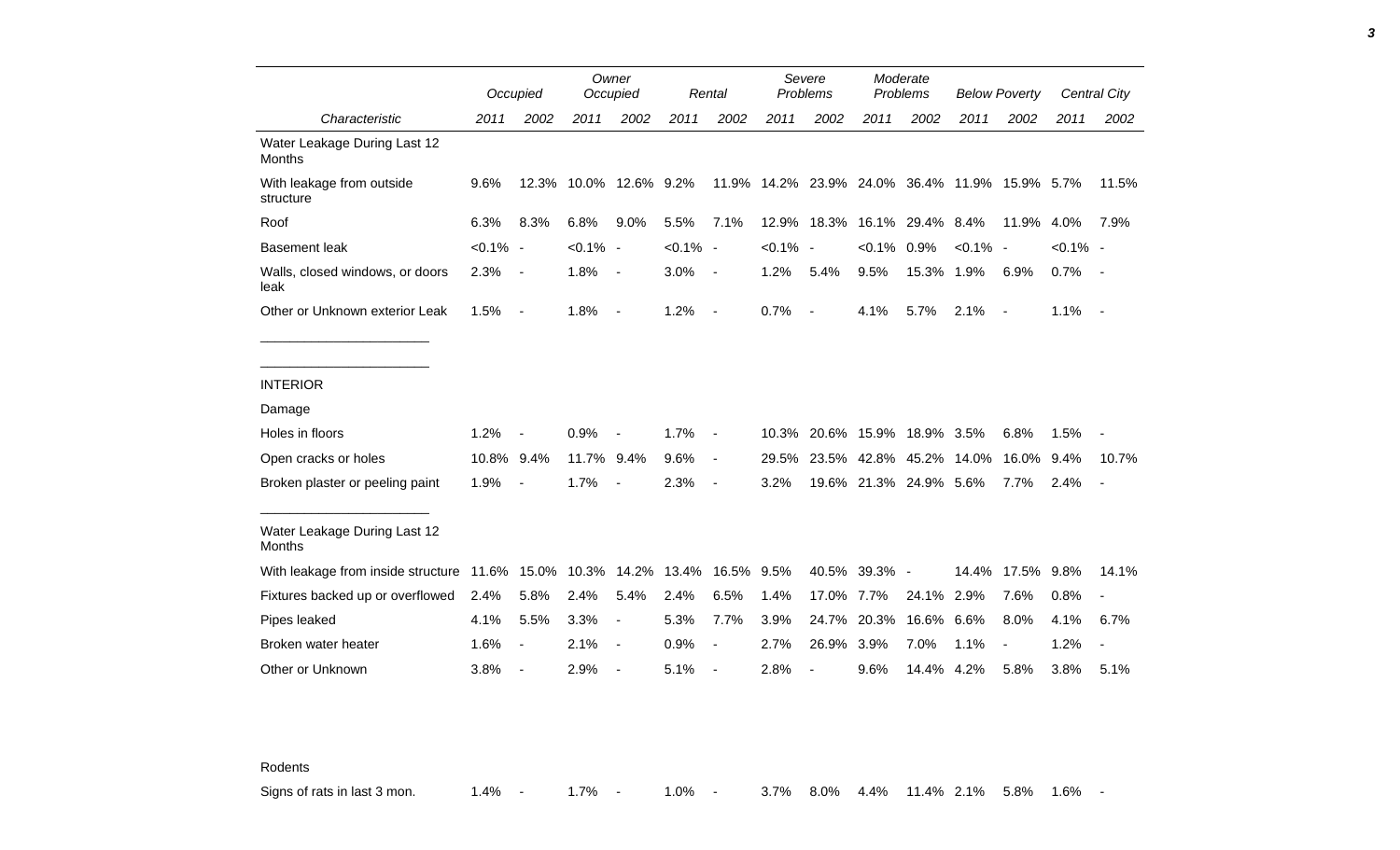|                                                           |      | Occupied                 |             | Owner<br>Occupied        |           | Rental                       |                | Severe<br>Problems       |             | Moderate<br>Problems     |                | <b>Below Poverty</b>     |             | <b>Central City</b>      |
|-----------------------------------------------------------|------|--------------------------|-------------|--------------------------|-----------|------------------------------|----------------|--------------------------|-------------|--------------------------|----------------|--------------------------|-------------|--------------------------|
| Characteristic                                            | 2011 | 2002                     | 2011        | 2002                     | 2011      | 2002                         | 2011           | 2002                     | 2011        | 2002                     | 2011           | 2002                     | 2011        | 2002                     |
| Signs of mice in last 3 mon.                              | 4.0% |                          | 5.0%        | 3.9%                     | 2.6%      | 5.3%                         | 10.2%          | 5.7%                     | 7.7%        | 13.3%                    | 3.8%           | 10.4%                    | 3.7%        | 6.3%                     |
| Signs of rodents, not sure which<br>kind in last 3 mon.   | 1.4% | $\blacksquare$           | 1.4%        | $\overline{a}$           | 1.3%      | $\blacksquare$               | 1.6%           | $\overline{\phantom{a}}$ | 2.6%        | $\overline{a}$           | 2.3%           | $\blacksquare$           | 2.1%        | $\overline{\phantom{a}}$ |
| Electrical                                                |      |                          |             |                          |           |                              |                |                          |             |                          |                |                          |             |                          |
| No electrical wiring                                      | 0.2% | $\blacksquare$           | $< 0.1\%$ - |                          | 0.4%      | $\blacksquare$               | $< 0.1\%$ 1.5% |                          | $< 0.1\%$ - |                          | 0.1%           | $\overline{\phantom{a}}$ | 0.4%        |                          |
| Exposed wiring                                            | 1.2% | $\blacksquare$           | 0.8%        | $\overline{\phantom{a}}$ | 1.9%      | $\blacksquare$               | 2.2%           |                          | 1.8%        | $\overline{\phantom{a}}$ | 1.5%           | $\overline{\phantom{a}}$ | 1.3%        |                          |
| Rooms without electric outlets                            | 0.7% | $\overline{\phantom{a}}$ | 0.5%        | $\overline{\phantom{a}}$ | 1.1%      | $\blacksquare$               | 0.5%           | 6.4%                     | 2.6%        | $\overline{\phantom{a}}$ | 1.6%           | $\overline{\phantom{a}}$ | 0.9%        |                          |
| Fuses/breakers blown in last 3<br>mon.                    | 9.7% | 14.5%                    |             | 11.5% 15.9%              | 7.0%      | 12.1%                        | 20.7%          | 25.9%                    |             | 10.5% 21.4%              | 8.3%           | 10.6%                    | 8.0%        | 12.3%                    |
| Sanitation                                                |      |                          |             |                          |           |                              |                |                          |             |                          |                |                          |             |                          |
| Lacking complete kitchen facilities                       | 1.1% | $\blacksquare$           | 0.2%        | ÷,                       | 2.4%      | $\blacksquare$               | 8.0%           | 4.9%                     | 25.9% -     |                          | 1.3%           | $\overline{\phantom{a}}$ | 1.4%        |                          |
| Lacking some or all plumbing<br>facilities                | 1.6% | $\overline{\phantom{a}}$ | 0.9%        | $\blacksquare$           | 2.6%      | $\qquad \qquad \blacksquare$ |                | 70.9% 38.4% < 0.1% -     |             |                          | 3.7%           | $\overline{\phantom{a}}$ | 1.7%        | $\sim$                   |
| Water not safe to drink                                   | 8.8% | 14.4%                    | 7.9%        | 12.1%                    | 10.2%     | 18.3%                        | 15.7%          | 27.8%                    | 16.7%       | 18.5%                    | 16.0%          | 23.8%                    | 9.4%        | 19.2%                    |
| Water stoppage in last 3 mon.                             | 5.2% | 6.2%                     | 4.3%        | $\overline{\phantom{a}}$ | 6.4%      | 9.9%                         | 9.0%           | 11.9%                    | 15.1%       | 11.9%                    | 8.8%           | 6.2%                     | 5.2%        | 8.3%                     |
| No flush toilets working some time 2.5%<br>in last 3 mon. |      | $\blacksquare$           | 1.0%        | $\overline{\phantom{a}}$ | 4.8%      | 5.6%                         | 8.4%           | 9.4%                     | 10.6% 9.7%  |                          | 3.4%           | 5.7%                     | 2.9%        |                          |
| With sewage disposal<br>breakdowns in last 3 mon.         | 1.6% | $\blacksquare$           | 1.6%        | $\overline{\phantom{a}}$ | 1.6%      | $\blacksquare$               | 6.7%           | 2.6%                     | 6.4%        | 11.3% 2.0%               |                | $\overline{\phantom{a}}$ | 1.7%        | $\sim$ $-$               |
| Septic tank, cesspool, chemical<br>toilet                 | 5.5% | 6.1%                     | 8.1%        | $\overline{\phantom{a}}$ | 1.6%      | $\blacksquare$               | 5.9%           | 18.6% 5.4%               |             | 13.7% 4.0%               |                | $\overline{\phantom{a}}$ | 0.3%        | $\sim$ $-$               |
| With septic tank or cesspool<br>breakdowns in last 3 mon. | 0.1% |                          | 0.2%        | $\blacksquare$           | $< 0.1\%$ | 0.7%                         | $< 0.1\%$ -    |                          | 0.8%        | 5.5%                     | $< 0.1\%$ 2.0% |                          | $< 0.1\%$ - |                          |
| <b>HEATING/FUEL</b>                                       |      |                          |             |                          |           |                              |                |                          |             |                          |                |                          |             |                          |

Main Heating Equipment

Warm-air furnace **83.5% - 84.0% - 82.8% 71.8% 73.2% 61.6% 53.8% - 81.5% 72.3% 82.8% 75.4%** 

*4*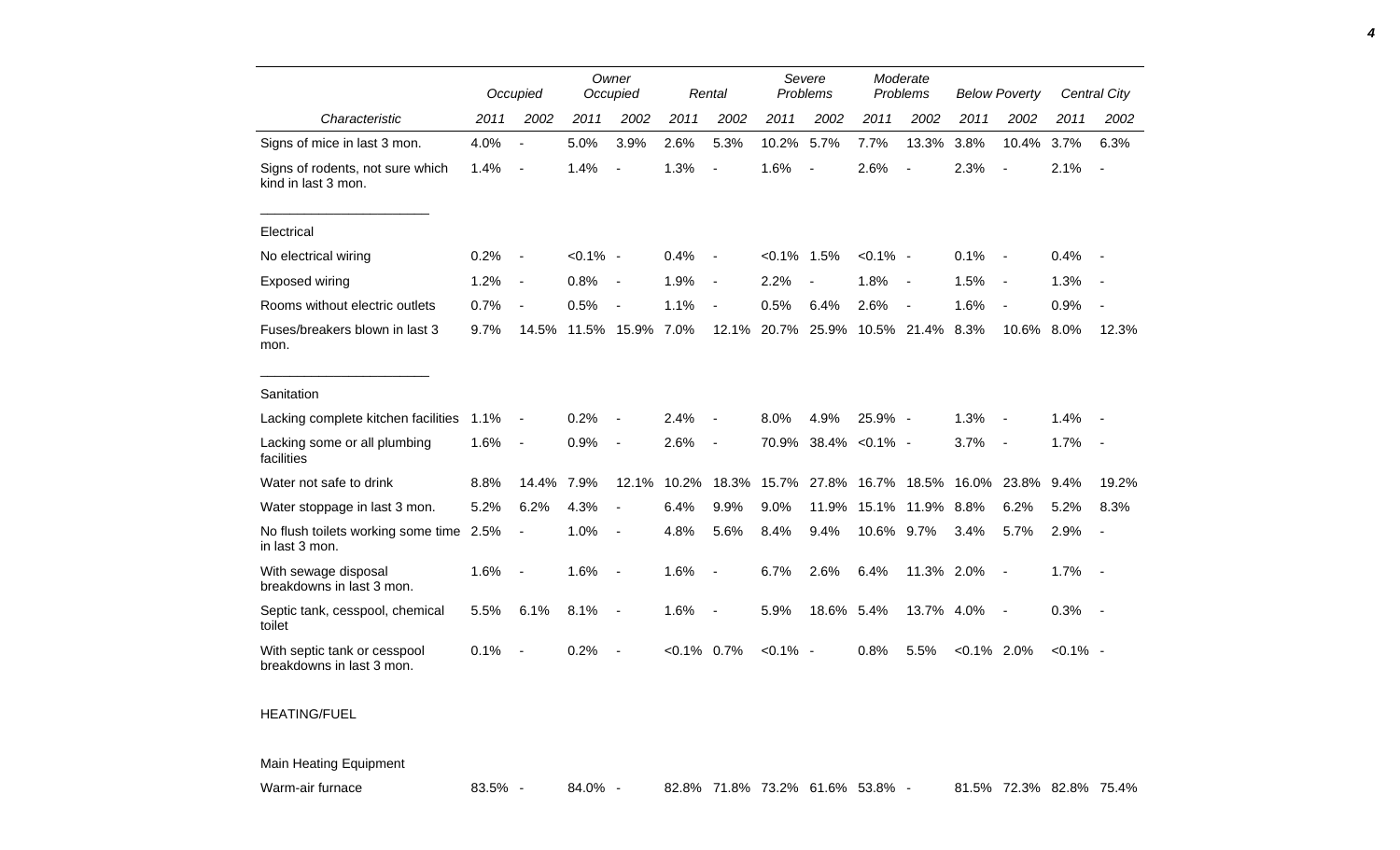|                                                         |             | Occupied                 |             | Owner<br>Occupied        |                | Rental                   |                                             | Severe<br>Problems       |                                                 | Moderate<br>Problems     | <b>Below Poverty</b> |                | Central City   |                |
|---------------------------------------------------------|-------------|--------------------------|-------------|--------------------------|----------------|--------------------------|---------------------------------------------|--------------------------|-------------------------------------------------|--------------------------|----------------------|----------------|----------------|----------------|
| Characteristic                                          | 2011        | 2002                     | 2011        | 2002                     | 2011           | 2002                     | 2011                                        | 2002                     | 2011                                            | 2002                     | 2011                 | 2002           | 2011           | 2002           |
| Steam or hot water system                               | $< 0.1\%$ - |                          | $< 0.1\%$ - |                          | $< 0.1\%$ -    |                          | $< 0.1\%$ -                                 |                          | $< 0.1\%$ -                                     |                          | 0.1%                 | $\blacksquare$ | $< 0.1\%$ -    |                |
| Electric heat pump                                      | 9.9%        | 13.3% 9.7%               |             | $\overline{\phantom{a}}$ |                | 10.4% 19.5%              | 10.3% 16.6%                                 |                          | 7.8%                                            | 11.4% 7.3%               |                      | 12.8%          | 7.7%           | 11.7%          |
| Built-in electric units                                 | 0.3%        | $\overline{\phantom{a}}$ | 0.5%        | $\overline{\phantom{a}}$ | $< 0.1\%$ -    |                          | 0.7%                                        | $\blacksquare$           | $< 0.1\%$ -                                     |                          | 0.3%                 | $\blacksquare$ | 0.6%           | $\blacksquare$ |
| Floor, wall, or other built-in hot air<br>without ducts | 2.5%        | $\blacksquare$           | 2.2%        | $\overline{\phantom{a}}$ | 3.0%           | $\overline{\phantom{a}}$ | 9.7%                                        | 4.3%                     | 1.7%                                            | $\sim$ $-$               | 4.1%                 | 5.9%           | 4.1%           | 5.0%           |
| Room heaters with flue                                  | 0.8%        | $\sim$                   | 0.9%        | $\sim$ $-$               | 0.7%           | $\blacksquare$           | 1.5%                                        | $\overline{\phantom{a}}$ | 1.8%                                            | $\sim$                   | 0.8%                 | $\blacksquare$ | 1.0%           | $\sim$         |
| Room heaters without flue                               | 1.1%        | $\blacksquare$           | 1.1%        | $\sim$                   | 0.9%           | $\blacksquare$           | 1.7%                                        | 5.8%                     |                                                 | 29.6% 26.5%              | 2.2%                 | $\blacksquare$ | 1.1%           | $\sim$         |
| Portable electric heaters                               | 1.4%        | $\blacksquare$           | 1.1%        | $\sim$                   | 1.8%           | $\blacksquare$           | 1.6%                                        | 5.5%                     | 2.7%                                            | $\overline{\phantom{a}}$ | 2.9%                 | $\blacksquare$ | 2.1%           | $\sim$ $-$     |
| Other                                                   | 0.1%        | $\overline{\phantom{a}}$ | 0.1%        | $\sim$ $-$               | 0.1%           | $\sim$ $-$               | $< 0.1\%$ 1.5%                              |                          | $< 0.1\%$ 1.1%                                  |                          | 0.3%                 | $\blacksquare$ | 0.1%           | $\sim$ $-$     |
| No heating equipment                                    | 0.1%        | $\overline{\phantom{a}}$ | 0.1%        | $\sim$ $-$               | $< 0.1\%$ -    |                          | 0.7%                                        | $\sim$ $-$               | $< 0.1\%$ -                                     |                          | $< 0.1\%$ -          |                | 0.1%           | $\sim$ $-$     |
| Cooking stove                                           | 0.1%        | $\sim$ $-$               | $< 0.1\%$ - |                          | $0.2\%$ -      |                          | 0.6%                                        | $\sim$ $-$               | 2.6%                                            | $\sim$                   | 0.1%                 | $\sim$ $-$     | 0.3%           | $\sim$ $-$     |
| <b>Water Heating Fuel</b>                               |             |                          |             |                          |                |                          |                                             |                          |                                                 |                          |                      |                |                |                |
| Electricity                                             | 50.8% -     |                          | 36.2% -     |                          | 72.0% -        |                          |                                             |                          | 71.9% 59.3% 50.5% 47.6% 64.1% 59.7% 53.2% 46.0% |                          |                      |                |                |                |
| Gas, LP/bottled gas                                     | 49.1% -     |                          | 63.6% -     |                          | 28.0% -        |                          |                                             |                          | 28.1% 40.7% 49.5% -                             |                          |                      | 35.9% 39.6%    | 46.8% 52.9%    |                |
| Other                                                   | $< 0.1\%$ - |                          | 0.1%        | $\sim$ $-$               | $< 0.1\%$ 1.3% |                          | $< 0.1\%$ -                                 |                          | $< 0.1\%$ 1.1%                                  |                          | $< 0.1\%$ 0.7%       |                | $< 0.1\%$ 1.1% |                |
| Clothes Dryer(,000)                                     | 1,240 971   |                          | 862         | 744                      | 378            | 227                      | 21                                          | 14                       | 35                                              | 42                       | 147                  | 52             | 385            | 249            |
| Have Clothes Dryer                                      | 81.0% -     |                          | 95.1% -     |                          | 60.5%          | 50.3%                    | 62.0%                                       |                          | 57.5% 66.4% 61.0%                               |                          |                      | 60.5% 49.3%    |                | 69.3% 61.6%    |
| Electricity                                             | 91.9% -     |                          | 89.4% -     |                          | 97.5% -        |                          |                                             |                          | 94.0% 87.6% 91.2% -                             |                          | 92.9% -              |                | 92.4% -        |                |
| Gas, LP gas (liquid propane)                            | 8.1%        | 9.2%                     |             | 10.6% 11.2%              | 2.4%           | $\blacksquare$           | 6.0%                                        | 12.4% 8.8%               |                                                 | 6.4%                     | 7.1%                 | $\sim$         | 7.6%           | 11.7%          |
| Other                                                   | $< 0.1\%$ - |                          | $< 0.1\%$ - |                          | 0.1%           | $\overline{\phantom{a}}$ | $< 0.1\%$ -                                 |                          | $< 0.1\%$ -                                     |                          | $< 0.1\%$ -          |                | 0.1%           | $\sim$ $-$     |
| <b>Heating Problems</b>                                 |             |                          |             |                          |                |                          |                                             |                          |                                                 |                          |                      |                |                |                |
| Uncomfortably cold for 24 hours<br>or more last winter  | 11.3% 8.7%  |                          | 8.8%        | 7.6%                     |                |                          | 16.0% 10.9% 44.9% 60.4% 27.1% 19.5% 14.1% - |                          |                                                 |                          |                      |                | 11.4% 9.7%     |                |
| Heating equipment breakdowns                            | 2.4%        | $\overline{\phantom{a}}$ | 1.7%        | $\blacksquare$           | 3.5%           | $\blacksquare$           |                                             | 29.9% 54.3% 1.5%         |                                                 | 5.2%                     | 2.7%                 | 7.1%           | 2.8%           | $\sim$         |
| Other causes                                            | 7.4%        | 4.1%                     | 6.8%        | 3.6%                     | 8.3%           | 4.9%                     | 11.0% 2.8%                                  |                          |                                                 | 19.9% 12.7% 8.5%         |                      | 6.7%           | 6.7%           | 4.2%           |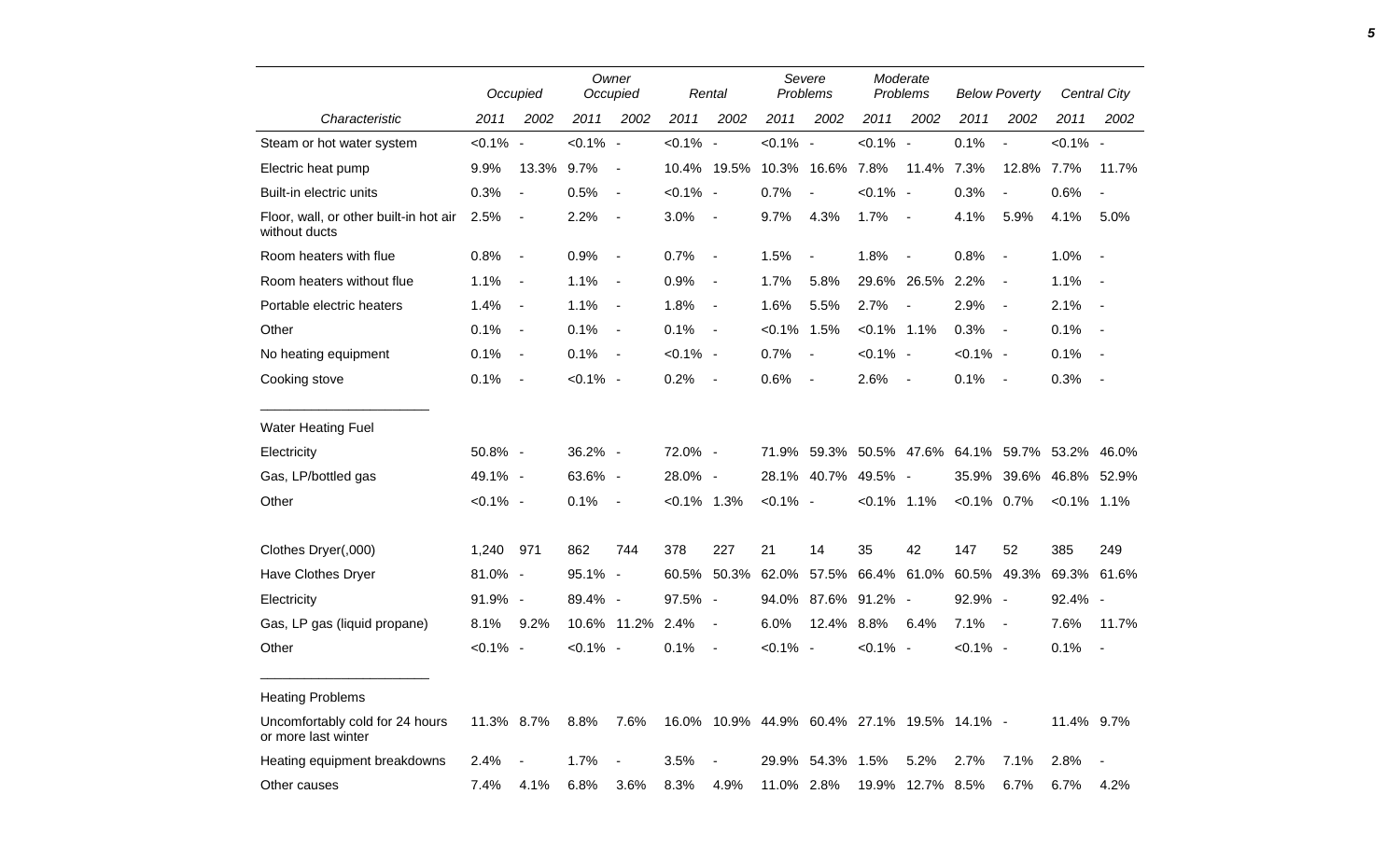|                                               | Owner<br>Occupied<br>Occupied |                              |             |                              | Rental         |                          | Severe<br>Problems | Moderate<br>Problems     |                | <b>Below Poverty</b>     |                |                          | <b>Central City</b> |                          |
|-----------------------------------------------|-------------------------------|------------------------------|-------------|------------------------------|----------------|--------------------------|--------------------|--------------------------|----------------|--------------------------|----------------|--------------------------|---------------------|--------------------------|
| Characteristic                                | 2011                          | 2002                         | 2011        | 2002                         | 2011           | 2002                     | 2011               | 2002                     | 2011           | 2002                     | 2011           | 2002                     | 2011                | 2002                     |
| Utility interruption                          | 2.4%                          | $\overline{a}$               | 2.6%        | $\overline{\phantom{a}}$     | 2.1%           | $\overline{\phantom{a}}$ | $< 0.1\%$ -        |                          | 0.9%           | $\overline{\phantom{a}}$ | 2.7%           | $\overline{\phantom{a}}$ | 2.0%                | $\overline{\phantom{a}}$ |
| Inadequate heating capacity                   | 1.5%                          | $\overline{\phantom{a}}$     | 0.8%        | $\blacksquare$               | 2.4%           | $\blacksquare$           | 4.7%               | $\overline{\phantom{a}}$ | 4.7%           | $\overline{\phantom{a}}$ | 2.7%           | $\overline{\phantom{a}}$ | 1.8%                | $\sim$                   |
| Inadequate insulation                         | 0.9%                          | $\overline{\phantom{a}}$     | 0.5%        | $\blacksquare$               | 1.5%           | $\blacksquare$           | $< 0.1\%$ -        |                          | 7.1%           | 6.5%                     | 1.1%           | $\overline{\phantom{a}}$ | 1.1%                | $\sim$                   |
| Cost of heating                               | 0.9%                          | $\overline{\phantom{a}}$     | 1.1%        | $\blacksquare$               | 0.6%           | $\blacksquare$           | 4.5%               | $\blacksquare$           | 2.9%           | $\overline{\phantom{a}}$ | 0.3%           | $\sim$                   | 0.5%                | $\sim$                   |
| Other                                         | 2.0%                          | $\overline{\phantom{a}}$     | 1.9%        | $\overline{\phantom{a}}$     | 2.1%           | $\blacksquare$           | 1.8%               | $\blacksquare$           | 6.4%           | 3.2%                     | 2.2%           | $\overline{\phantom{a}}$ | 1.5%                |                          |
| SELECTED PHYSICAL<br><b>PROBLEMS</b>          |                               |                              |             |                              |                |                          |                    |                          |                |                          |                |                          |                     |                          |
| Severe Physical Problems(,000)                | 34                            | 23                           | 12          | 11                           | 22             | 12                       | 34                 | 23                       |                |                          | 10             | 6                        | 15                  | 10                       |
| Severe physical problems                      | 2.2%                          | $\qquad \qquad \blacksquare$ | 1.3%        | $\overline{\phantom{0}}$     | 3.6%           | $\overline{\phantom{a}}$ | 100%               | $\blacksquare$           |                | ä,                       | 4.1%           | 5.4%                     | 2.6%                | $\blacksquare$           |
| Plumbing                                      | 1.6%                          | $\blacksquare$               | 0.9%        | $\overline{\phantom{a}}$     | 2.6%           | $\blacksquare$           |                    | 70.9% 38.4%.             |                | ä,                       | 3.7%           | $\blacksquare$           | 1.7%                | $\overline{\phantom{a}}$ |
| Heating                                       | 0.7%                          | $\overline{\phantom{a}}$     | 0.4%        | $\blacksquare$               | 1.0%           | $\blacksquare$           |                    | 29.9% 53.4%.             |                | ä.                       | 0.3%           | $\overline{\phantom{a}}$ | 1.0%                | $\overline{\phantom{a}}$ |
| Electric                                      | $< 0.1\%$ -                   |                              | $< 0.1\%$ - |                              | $< 0.1\%$ -    |                          | $< 0.1\%$ 5.0%     |                          |                |                          | $< 0.1\%$ 0.3% |                          | $< 0.1\%$ 0.3%      |                          |
| Hallways                                      | $< 0.1\%$ -                   |                              | $< 0.1\%$ - |                              | $< 0.1\%$ -    |                          | $< 0.1\%$ -        |                          |                |                          | $< 0.1\%$ -    |                          | $< 0.1\%$ -         |                          |
| Upkeep                                        | $< 0.1\%$ 0.3%                |                              | $< 0.1\%$   | 0.4%                         | $< 0.1\%$      | 0.2%                     |                    | $< 0.1\%$ 16.3%          |                |                          | $< 0.1\%$ 3.2% |                          | $< 0.1\%$ -         |                          |
| Moderate Physical<br>Problems(,000)           | 53                            | 70                           | 16          | 28                           | 37             | 42                       |                    |                          | 53             | 70                       | 16             | 12                       | 24                  | 29                       |
| Moderate physical problems                    | 3.4%                          | 5.6%                         | 1.8%        | $\qquad \qquad \blacksquare$ | 5.9%           | 9.2%                     |                    |                          | 100%           | $\blacksquare$           | 6.6%           | 11.2%                    | 4.2%                | 7.2%                     |
| Plumbing                                      | 0.2%                          | $\overline{a}$               | 0.1%        | $\overline{\phantom{a}}$     | 0.4%           |                          |                    |                          | 6.8%           | 4.0%                     | 0.2%           | $\blacksquare$           | 0.3%                | $\overline{\phantom{a}}$ |
| Heating                                       | 1.0%                          | $\overline{\phantom{a}}$     | 1.1%        | $\blacksquare$               | 0.9%           | $\overline{\phantom{a}}$ |                    |                          | 29.6%          | 26.5%                    | 1.9%           | $\sim$                   | 1.1%                | $\sim$                   |
| Upkeep                                        | 0.9%                          | $\overline{\phantom{a}}$     | 0.1%        | $\blacksquare$               | 2.1%           |                          |                    |                          | 25.9% -        |                          | 1.0%           | $\sim$                   | 1.2%                |                          |
| Hallways                                      | $< 0.1\%$ -                   |                              | $< 0.1\%$ - |                              | $< 0.1\%$ 0.3% |                          |                    |                          | $< 0.1\%$ 1.8% |                          | $< 0.1\%$ -    |                          | $< 0.1\%$ -         |                          |
| Kitchen                                       | 1.4%                          | $\blacksquare$               | 0.6%        | $\blacksquare$               | 2.6%           | $\overline{\phantom{a}}$ |                    |                          |                | 40.4% 46.5% 3.5%         |                | 5.8%                     | 1.8% -              |                          |
| <b>OVERALL OPINION OF</b><br><b>STRUCTURE</b> |                               |                              |             |                              |                |                          |                    |                          |                |                          |                |                          |                     |                          |
| 1(worst)                                      | 0.9%                          | $\blacksquare$               | 0.6%        | $\sim$ $-$                   | 1.4%           |                          | 5.0%               |                          | 5.0%           |                          | 1.3%           |                          | $0.6\%$ -           |                          |